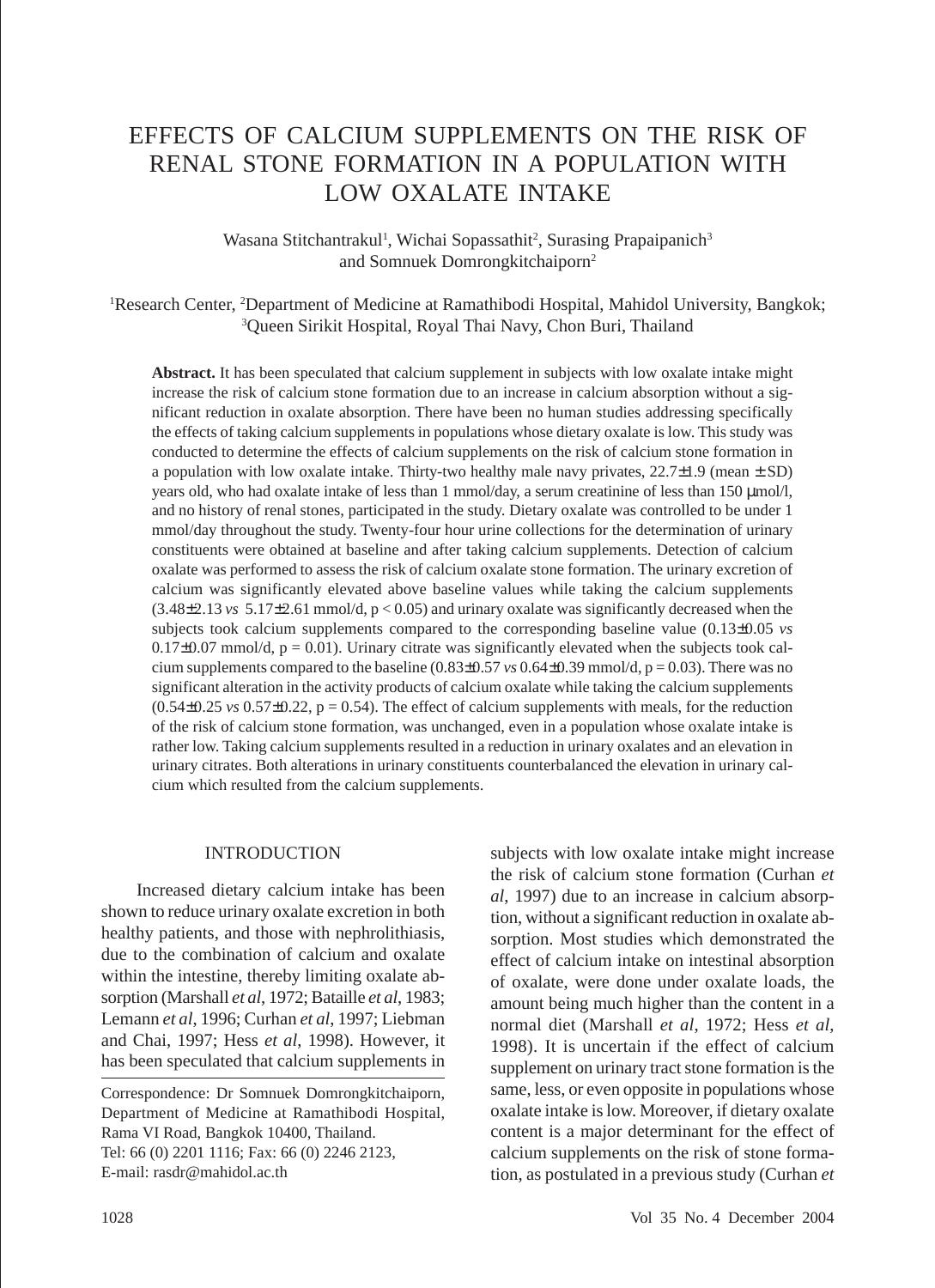*al*, 1997), dietary oxalate content and/or the amount of urinary oxalate should be known before prescription of calcium. It is also uncertain whether the combination of calcium with oxalate in the intestine is the only mechanism for the decrease in the risk of calcium stone formation. A recent animal study demonstrated that calcium oxalate can be absorbed intact, without being dissociated prior to absorption (Hanes *et al*, 1999). Supplementation of calcium also provides an alkaline supplement from the anionic component of the calcium salt to the body. This may lead to an increase in citrate excretion and thereby a reduction in the risk of stone formation (Domrongkitchaiporn *et al*, 2000). We, therefore, conducted this study to determine the effect of calcium supplements on the risk of calcium stone formation in a population whose usual dietary oxalate content was low and to demonstrate possible mechanisms for the reduction in the risk of calcium stone formation.

## **METHODS**

#### **Subjects**

Subjects were enrolled from healthy male navy privates who worked as patient assistants at Arpakornkietiwong Hospital, a navy hospital on the Sattahip Navy Base, Chon Buri, Thailand. Dietary records were obtained from all the subjects who participated in this study. Inclusion criteria were: (1) dietary oxalate intake of less than 1 mmol/day, (2) normal renal function (serum creatinine  $\langle 150 \mu \text{mol/l} \rangle$ , (3) no history of renal stone formation, and (4) no gastrointestinal diseases or malabsorption syndrome. During the study, subjects with the following conditions were excluded from the study: (1) concurrent illness that needed hospitalization or absence from work, (2) developed acute diarrhea or a disease that affected appetite or gastrointestinal absorption of food, (3) failed to follow the protocol strictly. There were 50 navy privates eligible for this study, but only 38 of them participated. Six subjects were excluded after enrollment due to failure to comply with the diet or an inability to follow the study protocol due to military duty during the first week of the study. Only 32 subjects participated throughout the study. Their mean ± SD age, body

weight, and height were  $22.7\pm1.9$  years,  $61.2\pm7.4$ kg, 169.3±3.4 cm, respectively.

#### **Study protocol**

All subjects were on a controlled diet provided by the hospital cafeteria and stayed in the hospital dormitory throughout the study. In phase 1, all the subjects took only the controlled diet provided by the investigators for 1 week. On days 6 and 7 of the first week of taking the controlled diet, the first or baseline of two 24-hour urine collections was obtained from all the subjects. In the second week, the subjects took 1 capsule of 650 mg calcium carbonate immediately after the meal, three times a day, in addition to the controlled diet. An additional two 24-hour urine collections were obtained from all subjects on days 6 and 7 of the second week. All the subjects took the calcium supplements under the inspection of a research nurse, to ensure compliance.

The controlled diet was the usual Thai diet with the following major food compositions: total calories 2,000-2,500 kcal/d, carbohydrate 350 g/d, protein 80 g/d, fat 60 g/d, calcium 10-15 mmol/d, and oxalate < 1 mmol/d. The menu was set in cycle so that during the corresponding days of the study, in the first and second weeks, all the subjects had the same food menu. All the subjects took their food exclusively at the hospital cafeteria. A dietitian at the cafeteria recorded the actual amount of food taken by each subject after he finished each meal. The major food compositions were determined in accordance with Thai food composition tables by a nutritionist (Institute of Nutrition, Mahidol University, 1997). No vitamin or any dietary supplement, apart from what was provided according to the study protocol, was allowed during the study.

# **Specimen collections and laboratory investigations**

Urine samples were collected in plastic containers, using 10 grams of boric acid as a preservative. The urine volume and urine constituents, including sodium, potassium, chloride, urea, uric acid, calcium, magnesium, citrate, oxalate, phosphate, and creatinine, were determined immediately after the 24-hour collection was completed. Creatinine, sodium, potassium, chloride, urea, uric acid, calcium, and phosphate were determined by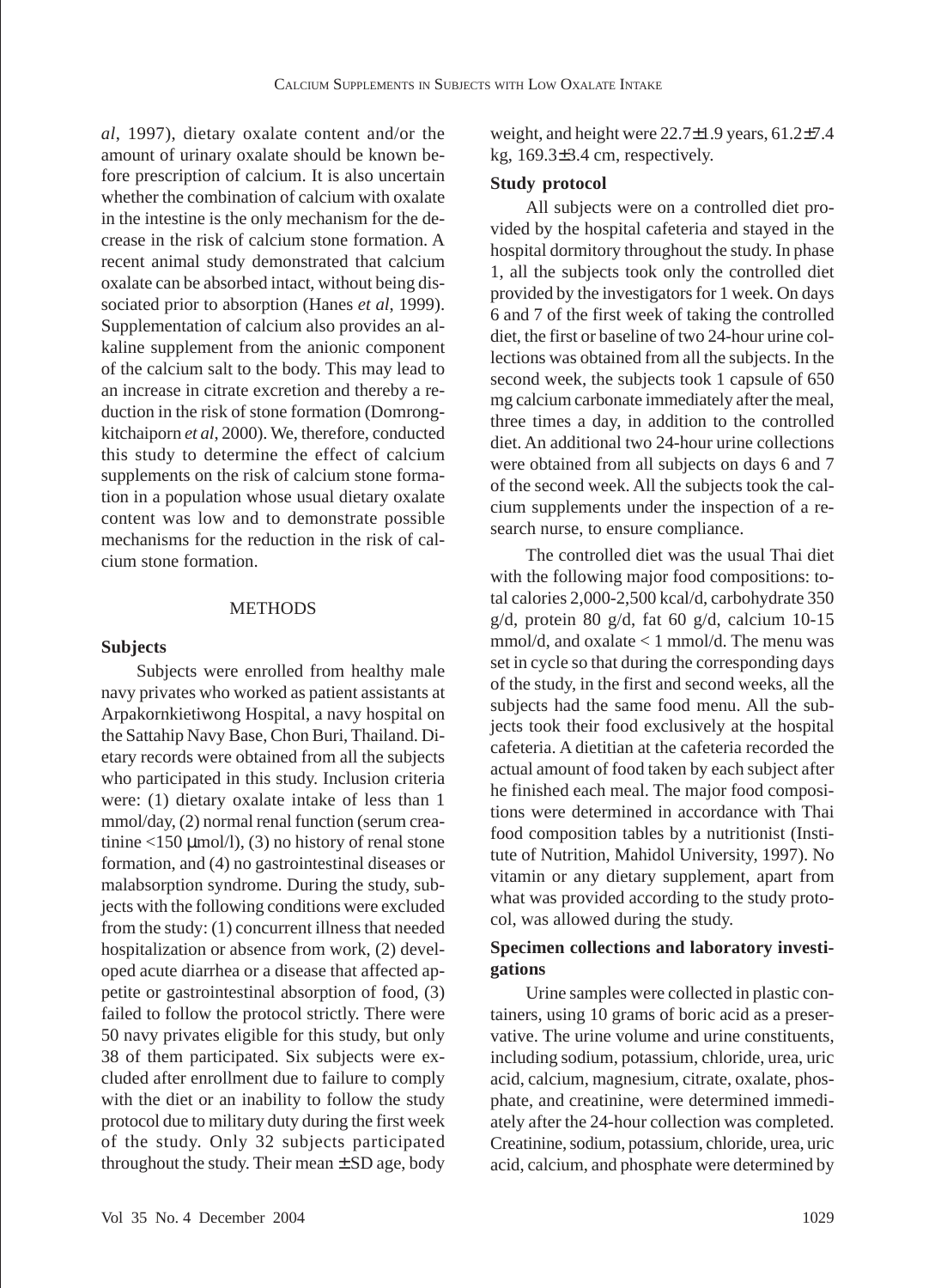autoanalyzer technique, magnesium by atomic absorption spectrometry, citrate by citrate lyase technique (Toftegaard Neitsen, 1976), and oxalate by the HPLC technique (Hagen *et al*, 1993). For the oxalate assay, the inter-assay coefficients of variation averaged 4%, while the recovery of oxalate averaged 93%. The amount of each urinary constituent used for further analysis was derived from the average of the two 24-hour urine collections. The risk of calcium oxalate stone formation was determined by using Tiselius's index (Tiselius, 1991), where the ion-activity product was estimated by an index called AP (CaOx):

AP (CaOx) index = 
$$
A \times Ca^{0.84} \times Ox^{1.0} \times Mg^{-0.12}
$$
  
  $\times Ci t^{0.22} \times V^{-1.03}$ 

Urinary excretions of calcium (Ca), oxalate (Ox), magnesium (Mg), and citrate (Cit) were expressed in millimoles per collection period, and urine volume (V) in liters. Factor *A* was 1.9, depending on the collection time of 24 hours (Tiselius, 1991). The calcium oxalate activity product value calculated by the AP (CaOx) index was highly and positively correlated  $(r = 0.98)$ with those obtained by the Equil 2 program (Werness *et al*, 1985). The correlation between the index and stone-forming activity in calcium oxalate stone formers has been demonstrated (Bek-Jensen and Tiselius, 1989; Tiselius, 1989; Tiselius and Sandvall, 1990). It is clinically useful and has been recommended for a routine program of evaluation and follow-up of stone-forming patients (Tiselius, 1996). The upper limit of AP(CaOx) for the Thai population is less than 1.52 (Domrongkitchaiporn *et al*, 2000).

The study protocol was reviewed and approved by the Office of the Sattahip Navy Base Commander, Royal Thai Navy, Thailand. Written informed consents were obtained from all subjects.

#### **Statistical analysis**

Data are presented as mean ± SD. Paired Student's *t*-test was applied to determine the differences between two related samples. A p-value of <0.05 was considered statistically significant.

#### RESULTS

The dietary records demonstrated that all

subjects had a dietary intake according to the protocol. There was no significant difference in the major food compositions between baseline and when taking calcium supplements, as shown in Table 1. The urine constituents at baseline and when the subjects took calcium supplements are shown in Table 2. There were only 2 subjects with hypercalciuria at baseline, but 6 subjects developed hypercalciuria after taking calcium supplements. Urinary calcium increased significantly with calcium supplements. While taking calcium

| Table 1                                       |
|-----------------------------------------------|
| Dietary record of major food compositions for |
| subjects at baseline and when taking calcium  |
| supplements.                                  |

| Food<br>compositions                                            | At baseline       | Taking calcium<br>supplements |
|-----------------------------------------------------------------|-------------------|-------------------------------|
| Protein $(g/d)$                                                 | $83.92 \pm 12.38$ | $88.01 \pm 10.75$             |
| Carbohydrates $(g/d)$                                           | $352.65 + 65.42$  | $316.90 \pm 57.08$            |
| Fat $(g/d)$                                                     | $66.55 \pm 11.52$ | $61.30 \pm 9.09$              |
| Calcium <sup>a</sup> (mmol/d)                                   | $14.76 \pm 2.32$  | $11.35 \pm 1.81$              |
| Total calories (kcal/d) $2,041.7 \pm 270.2$ $2,172.6 \pm 270.3$ |                   |                               |

a Amount of calcium intake contributed by the calcium supplement was not included in the dietary record.

| Table 2                                         |
|-------------------------------------------------|
| Urinary constituents and $AP(CaOx)$ at baseline |
| and during calcium supplementation with meals.  |

| Urine<br>constituents | <b>Baseline</b><br>(mmol/d) | Calcium<br>supplement<br>(mmol/d) |
|-----------------------|-----------------------------|-----------------------------------|
| Creatinine            | $16.85 \pm 6.15$            | $14.50 \pm 8.69$                  |
| Urea                  | $223.06 + 58.22$            | $254.04 \pm 108.20$               |
| Uric acid             | $3.06 \pm 0.97$             | $2.84 \pm 1.80$                   |
| Calcium               | $3.48 \pm 2.13$             | $5.17 \pm 2.61$ <sup>a</sup>      |
| Phosphate             | $19.64 \pm 8.08$            | $19.49 \pm 8.74$                  |
| Sodium                | $147.3 \pm 67.5$            | $166.2 + 65.08$                   |
| Potassium             | $21.0 + 7.1$                | $26.6 \pm 13.28$                  |
| Chloride              | $178.4 \pm 73.0$            | $201.3 + 73.3$                    |
| Magnesium             | $3.60 \pm 1.20$             | $3.80 \pm 1.20$                   |
| Oxalate               | $0.17 \pm 0.07$             | $0.13 \pm 0.05^{\text{a}}$        |
| Citrate               | $0.64 \pm 0.39$             | $0.83 \pm 0.57$ <sup>a</sup>      |
| Volume $(l/d)$        | $1.66 \pm 1.07$             | $1.57 \pm 0.78$                   |
| AP(CaOx)              | $0.54 + 0.25$               | $0.57 \pm 0.22$                   |
|                       |                             |                                   |

a p < 0.05 compared to corresponding baseline value.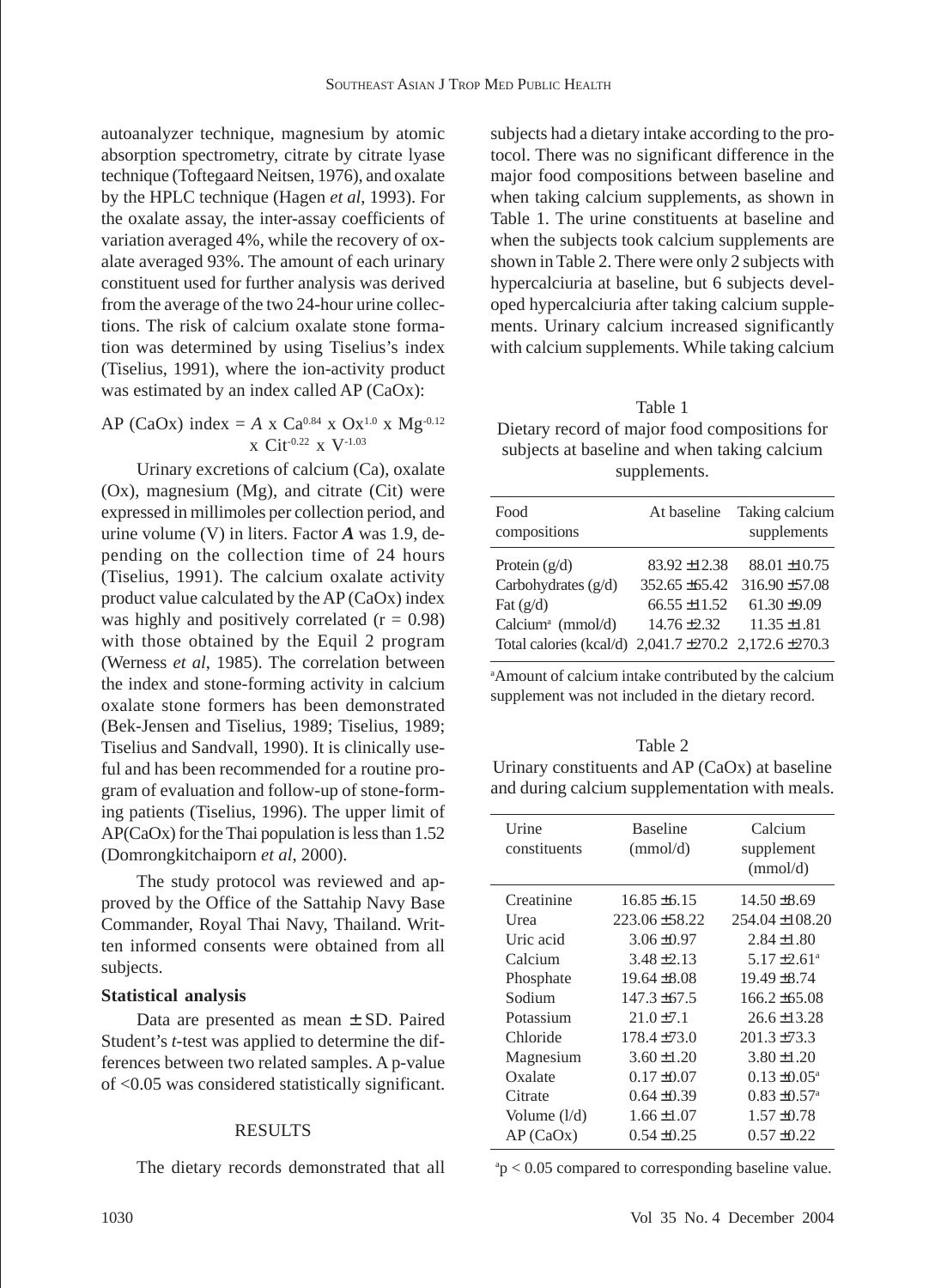

Fig 1–Urinary excretion of A) calcium, B) oxalate and C) citrate for individual patients at baseline and when taking calcium supplements. The cross line and error bar represents a mean ± SD for the entire group.

supplements, urinary oxalate was significantly decreased ( $p < 0.05$ ), whereas urinary citrate was significantly elevated  $(p < 0.05)$  above the baseline value. Both AP(CaOx) at baseline and during calcium supplementation was far below the upper limits of normal. There was no significant alteration in AP(CaOx) from the corresponding baseline value when taking calcium supplements. Urinary excretion of calcium, citrate, and oxalate for individual subjects at baseline and when taking calcium supplements is shown in Fig 1 and





the AP(CaOx) is shown in Fig 2.

## DISCUSSION

In this study we demonstrated that calcium supplements with meals did not increase the risk of calcium stone formation. Taking calcium supplements with meals resulted in a reduction in urinary excretion of oxalate and concomitant elevation in urinary citrate. Both factors counterbalanced the effect of elevated urinary calcium. There was no significant alteration in the activity products for calcium oxalate stones.

The combination of calcium and oxalate in the gastrointestinal tract resulting in a reduction of oxalate absorption has been postulate as the major mechanism for reduced urinary oxalate excretion. It has been speculated that calcium supplement in subjects with low oxalate intake might increase the risk of calcium stone formation (Curhan *et al*, 1997) due to an increase in calcium absorption without a significant reduction in oxalate absorption. If this is the case, a knowledge of dietary oxalate content might be required before prescription of calcium supplements. Our findings do not support this postulation. The oxalate content in our subjects was low compared to what had been reported in other studies done in western populations (Lemann *et al*, 1996; Tiselius, 1996; Holmes *et al*, 2001). The average oxalate intake ranges from 1 to 2.5 mmol in the Western population, whereas it was less than 1 mmol in our subjects. This was confirmed by the low urinary excretion of oxalate at baseline.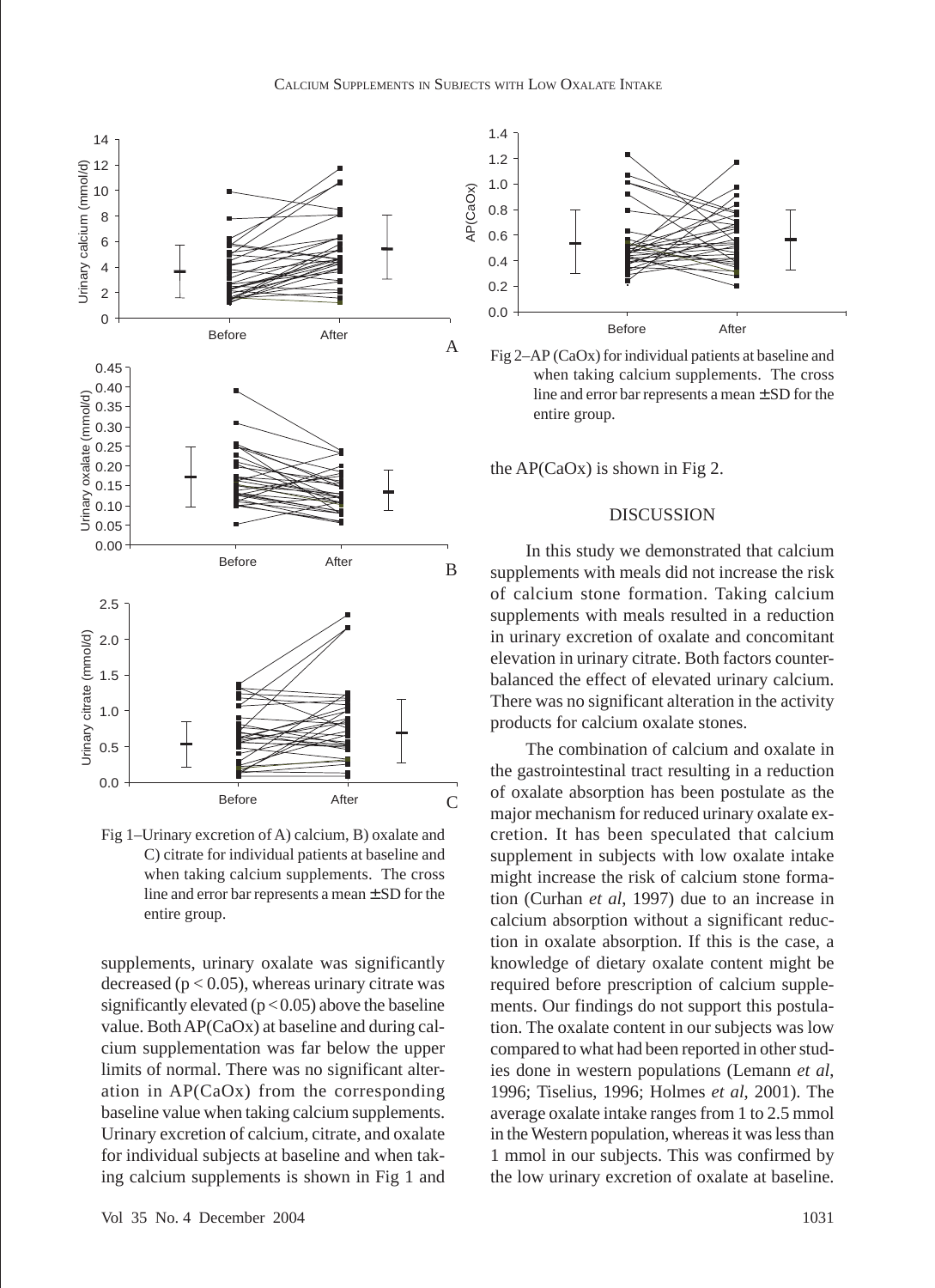The amount of urinary oxalate, as well as other urine constituents found in our study, was in the range of what was reported in other studies in the Thai population (Sriboonlue *et al*, 1991). Although the study was performed with a controlled diet, the dietary content and the food provided by the dietitian were the usual Thai diet. Based on the findings of our study and Hess' study, in which oxalate intake was supraphysiologic (Hess *et al*, 1998), the effect of calcium supplements with the meal was unchanged; regardless of the oxalate content in the diet.

It should be pointed out that the dietary calcium of our subjects was low compared to the Western diet. Calcium supplements should further reduce gastrointestinal oxalate absorption. It is uncertain whether the beneficial effect of taking calcium with the meals would be the same or less in populations with higher dietary calcium. For populations with high calcium intake, the amount of calcium in the gastrointestinal tract may maximally combine with the intestinal oxalate. Any addition of calcium to the diet might not further reduce intestinal oxalate absorption, but might cause hypercalciuria and an elevation in AP(CaOx).

The calcium supplements also increased urinary excretion of citrate. This resulted from the intestinal absorption of carbonate, the anion that accompanies the calcium salt. Carbonate provides an alkaline supplement to the body, leading to an elevation in urinary citrate excretion (Domrongkitchaiporn *et al*, 2000). It should be pointed out that the baseline urinary citrate in our subjects was relatively low compared to levels reported in studies from Western countries (Minisola *et al*, 1981). The levels found among our subjects were in the range of other studies in the Thai population (Tungsanga *et al*, 1992; Nimmannit *et al*, 1996). Urinary excretion of citrate in the Thai population, either in normal subjects or in stone formers, is relatively low (Tungsanga *et al*, 1992; Nimmannit *et al*, 1996). No studies have been reported to explain the low urinary citrate in the Thai population. Difference in diet may be an explanation for this.

There were limitations in our study. Firstly, it should be noted that our subjects had no history of stone formation. Calcium handling may differ between subjects who do and do not form stones (Lemann, 1992). Secondly, all the subjects in this study were male. Thirdly, the diet and the baseline urinary findings may be different from other populations. Extrapolation of our findings to other populations should be done with caution. Calcium supplements in our study were taken with meals. Therefore, the findings from this study can not be applied to other regimens, *eg* at bedtime or on an empty stomach. Fourthly, our findings did not exclude the possibility that taking calcium supplements could induce an acute elevation in urinary calcium excretion and lead to an elevation in AP(CaOx), especially a few hours after ingestion. This may increase the risk of stone formation, rather than decrease it. A long-term, prospective cohort study to determine the incidence of renal stone formation in a population that takes calcium supplements should be conducted to confirm our findings.

In conclusion, the effects of calcium supplements with meals for the reduction of the risk of calcium stone formation is unchanged in a population whose oxalate intake is low. Taking calcium supplements results in a reduction in urinary oxalate and an elevation in urinary citrate. Both alterations in urinary constituents counterbalance the elevation in urinary calcium resulting from the calcium supplementation.

## ACKNOWLEDGEMENTS

The determination of urinary electrolytes and magnesium by Miss Chatuporn Ruang-raksa was highly appreciated.

### **REFERENCES**

- Bataille P, Charransol G, Gregoire I, *et al*. Effect of calcium restriction on renal excretion of oxalate and the probability of stones in the various pathophysiological groups with calcium stones. *J Urol* 1983; 130: 218-23.
- Bek-Jensen H, Tiselius HG. Stone formation and urine composition in calcium stone formers without medical treatment. *Eur Urol* 1989; 16: 144-50.
- Curhan GC, Willett WC, Speizer FE, Spiegelman D, Stampfer MJ. Comparison of dietary calcium with supplemental calcium and other nutrients as factors affecting the risk for kidney stones in women*.*